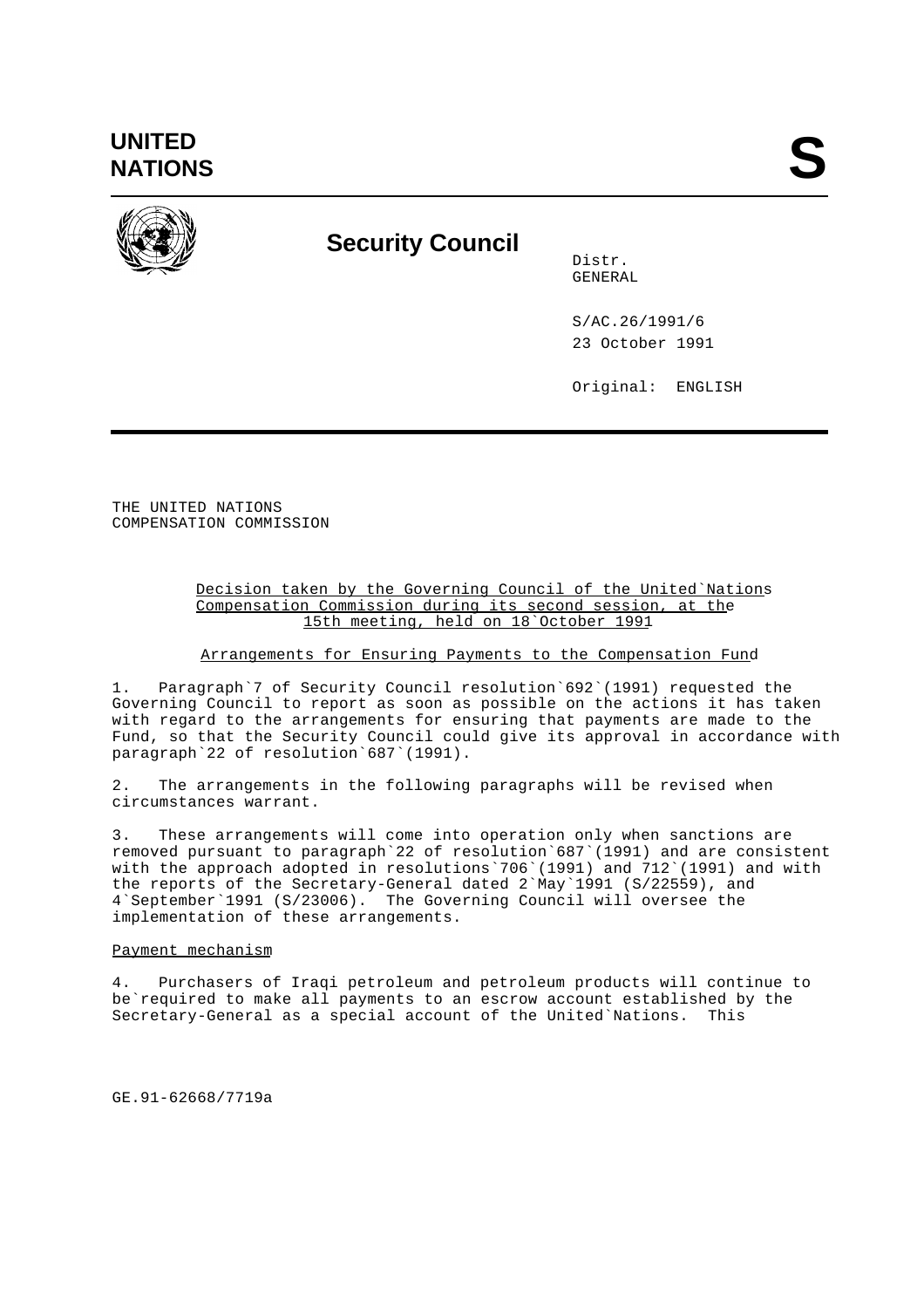S/AC.26/1991/6 page 2

Escrow`Account will replace the escrow account established pursuant to resolutions`706`(1991) and 712`(1991). The Executive Secretary and the Secretary-General will consult to establish the appropriate arrangements for the administration of this Escrow`Account and on the question of which person or institution should be the Escrow Agent. Use of an escrow account will ensure continuity and predictability for those involved in transactions involving Iraqi petroleum and petroleum products.

5. The Compensation Fund will be a separate account administered by the Executive Secretary under the policy guidance of the Governing`Council. The Executive Secretary will report periodically to the Governing Council on the administration of the Fund. The Escrow Agent will transfer from the Escrow Account to the Compensation Fund the percentage due it and remit the remainder to Iraq, without any further deduction except as specifically provided in this paper. The Compensation Fund will bear interest. The Executive Secretary will be authorized to enter into any agreements or arrangements necessary to implement this paragraph and will report to the Governing Council on these agreements or arrangements.

6. Contracts for the sale and purchase of Iraqi petroleum and petroleum products will be made directly by Iraq (SOMO) with purchasers. They must provide that payment will be transferred directly to the Escrow Account. To`ensure payment occurs, purchasers will be required to open a confirmed irrevocable letter of credit for each transaction providing that the proceeds will be paid to the Escrow`Account, except where the Executive Secretary determines that there is an alternative equivalent quarantee of payment. letter of credit form will be established. The issuing or confirming bank for each transaction will be required to be a reputable commercial bank notified by the parties to the transaction and acceptable to the Executive`Secretary. The amount and timing of payments will be in accordance with normal commercial practice (for crude oil shipments, market price, with payment 10-60`days after loading in Iraq or in a contiguous State). The Escrow Agent will notify the Executive Secretary of each payment into the Escrow Account. In cases where payment to the Escrow`Account is not made by documentary letter of credit and`is not made within the time period specified in the contract, the Executive Secretary will arrange for the stand-by letter of credit (or alternative equivalent guarantee) to be called.

7. With regard only to exports by truck of Iraqi petroleum and petroleum products, a special system will apply. Iraq's neighbouring States will be required, within five days, to provide the Executive Secretary with copies of the customs documents specifying the volume and value of such shipment. If the petroleum or petroleum products are bought for use in a neighbouring State or for re-export, the purchaser will be required to pay the percentage to the`Escrow Account within 30`days after petroleum or petroleum products are exported from Iraq. The Escrow Agent will transfer this full amount to the Compensation Fund. Instead of a letter of credit, if payment is not made within 30`days, the Executive Secretary will notify the Escrow Agent of the additional amount to be provided on account of the shipment. The Escrow Agent will then transfer such additional amount to the Compensation Fund out of other funds passing through the Escrow Account. Truck shipments for direct sales by Iraq from terminals in neighbouring States will be handled in the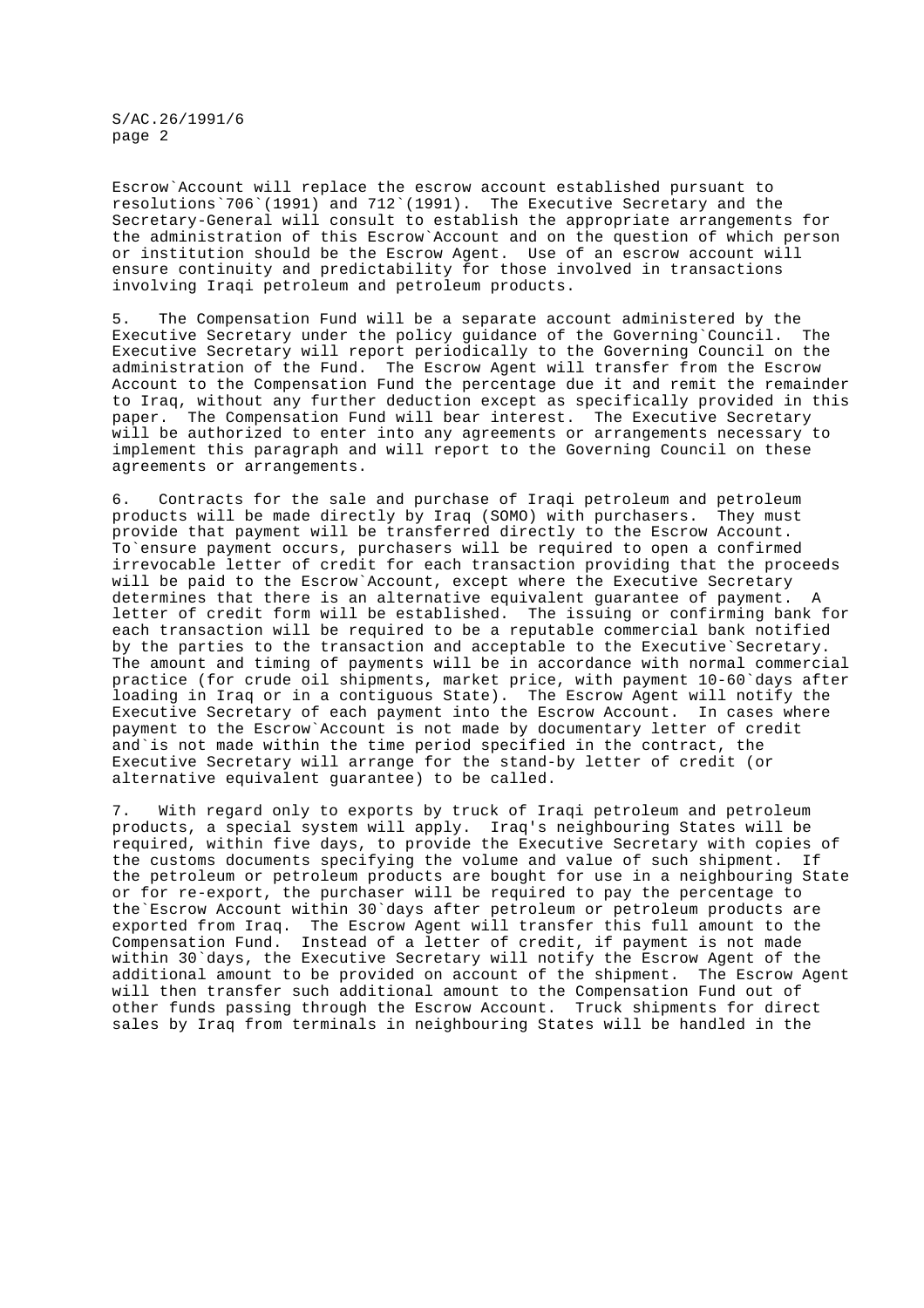same manner as shipments from pipeline terminals, i.e.,`the requirement for payment of the full purchase price into the Escrow`Account, backed up by a letter of credit, will apply.

8. With respect to barter transactions, Iraq will be required to choose either of the following two options for each shipment: (a)`arrange another cash sale from which such additional funds will be deducted as are required to make payment for the barter transaction, with these funds being remitted to the Escrow`Account in advance of transfer of title of the petroleum or petroleum product, or (b) pay the required percentage from other sources in advance of the transfer of title. Agreements for such barter transactions must indicate a market contract price for the petroleum or petroleum products. The amount of the required percentage under either of the preceding alternatives will be fixed by reference to this price. If a barter, or other`transaction mentioned above occurs without the required payment being made to the Escrow`Account, the Executive Secretary will notify the Escrow Agent of the amount to be provided on account of the shipment, and the Escrow Agent will transfer such additional amount to the Compensation Fund out of other funds passing through the Escrow Account.

9. The question of exports of petroleum and petroleum products for debt repayment will be addressed by the Governing Council at a later stage, noting Security Council resolutions`687`(1991) and 692`(1991).

10. The Executive Secretary will report on the status, location and value of the Iraqi petroleum and petroleum products previously exported and subject to the percentage deduction under paragraph`6 of resolution`692`(1991) and, taking into account the results of payments under resolutions`706`(1991) and 712`(1991), will develop, for the consideration of the Governing Council, proposals for assuring that contributions are made to the Compensation Fund with respect to such previous exports.

11. The Escrow Account and Compensation Fund will be special funds of the United`Nations with appropriate privileges and immunities. The Compensation Commission will ask the Security Council to reaffirm that the Escrow`Account and Compensation Fund enjoy the privileges and immunities of the United`Nations. Before the Escrow Account or Compensation Fund are established, a satisfactory legal opinion will be obtained from the institution or institutions in which they are to be held attesting that they`will be immune from suit or other form of judicial process, including attachment, garnishment and offsets.

12. The Compensation Commission will ask the Security Council to decide under Chapter`VII that exports of Iraqi petroleum and petroleum products, while in transit, are immune from attachment or other legal action. Before Iraqi petroleum or petroleum products transit any State other than Iraq, the Executive Secretary will obtain a satisfactory legal opinion attesting to such immunity from that State or, if he deems it appropriate, may enter into any agreement with that State providing for such immunity. Upon transfer of title to the purchaser, the petroleum and petroleum products will not be subject to garnishment by Iraq's creditors.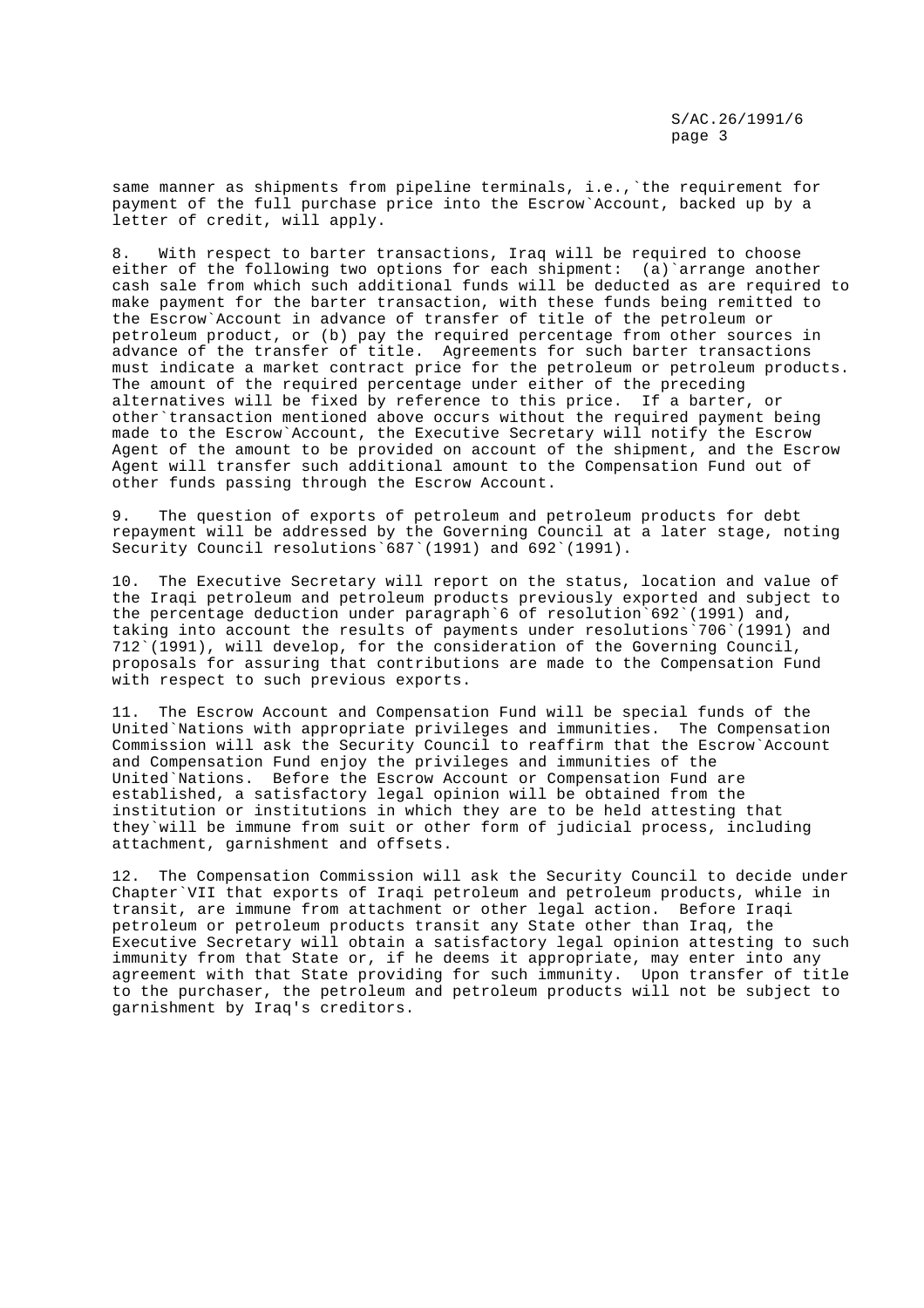S/AC.26/1991/6 page 4

13. These arrangements are designed to permit normal commercial marketing of Iraqi petroleum and petroleum products once sanctions are lifted, while both ensuring that the Compensation Fund receives all the payments it is due and protecting the petroleum and petroleum products and the sales proceeds from garnishment by Iraq's creditors. The Escrow Account and Compensation Fund will be immune from garnishment. Payments that purchasers owe the Escrow Account will not be subject to garnishment since the payment will be owed to the account and not to Iraq.

#### Monitoring

14. The monitoring system is to be implemented with the greatest possible use of existing commercial mechanisms and with a view to imposing the minimum burden on normal commercial activity that is consistent with ensuring payments to the Compensation Fund.

15. The Executive Secretary is requested to hire Commission agents to monitor the flow of petroleum and petroleum products at appropriate points, including any functioning loading terminals and at meters situated at the Iraqi border in any functioning pipeline running into a neighbouring State. Before any loading, Commission agents will check that the contract or barter transaction agreement has the approved content, that the letter of credit has the approved form and content, and that the transaction contains no indication of fraud. This paragraph would not apply to truck shipments; the Commission would essentially rely on the assistance of the Customs authorities in Iraq's neighbouring States to assist in the monitoring, but would have the authority to make spot checks.

16. Commission agents will also check that the pricing is within an acceptable range of the market price as determined by the Executive`Secretary, with expert assistance, taking into account other relevant transactions, the commercial usages of the parties to the particular transaction, and other relevant circumstances. If the Commission agents determine that the contract price is below the acceptable range for petroleum or petroleum products that have been loaded and`shipped, the Executive Secretary will notify the Escrow Agent of the additional amount needed to cover the resulting shortfall in contributions to`the Compensation Fund. The Escrow Agent will transfer such additional amount to the Compensation Fund out of other funds passing through the Escrow`Account. Commission agents will have authority to prevent loading and shipment if these matters are not in order. In accordance with standard practice in the industry, the parties to the transaction will be required to`provide a report from a recognized independent petroleum inspector of international reputation attesting to quality and quantity. The Commission agents will provide copies of the contracts, letters of credit and the independent inspectors' reports to the Executive Secretary, who will maintain a register of all transactions and of related payments into the Escrow Account and Compensation Fund.

17. Where the loading terminal is outside Iraq, the Executive Secretary is`requested to obtain the assistance of the State where it is located in conducting the monitoring and otherwise assisting in the implementation of the`decisions of the Governing Council. (Resolution`692`(1991) requested